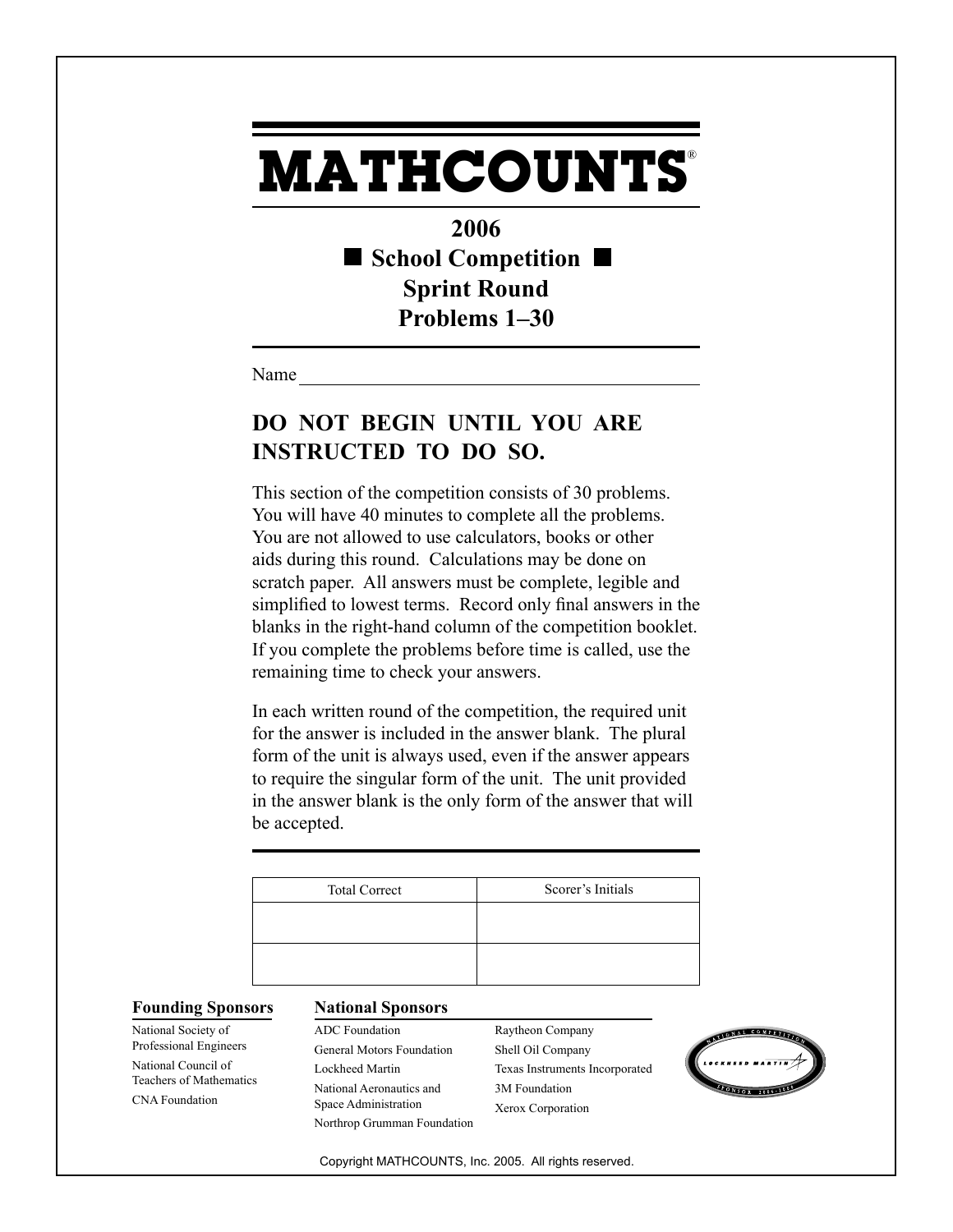- 1. What is the value of  $5 \times 5 \times 0 + 5 + 5 + 5$ ?
- 2. Auston is 60 inches tall. Using the conversion 1 inch  $= 2.54$  cm, how tall is Auston in centimeters? Express your answer as a decimal to the nearest tenth.
- 3. Julio had four markers and three pencils. He bought the markers for an average of \$0.75 each and the pencils for an average of \$0.50 each. How much did he spend to purchase all seven of these items?
- 4. In the maze to the right, a move is either horizontal or vertical in a single direction. Each move ends when you reach a barrier or the edge of the grid, where you must turn 90 degrees in either direction and then start your next move. You must always remain within the grid. The thicker lines indicate barriers or edges. The

| ¢ |  |  |
|---|--|--|

**Year**

**'94 '96 '98 '00 '02**

10 moves of one possible route from square A to square B are shown with arrows. What is the least number of moves needed for a route from square A to square B?

**Millions of Dollars**

**Millions of Dollars** 

**5**

**15**

**25**

5. The points on this graph show the end-of-year sales amounts for each year. During what year after 1994 did sales increase the most number of dollars?



 $3. \quad \frac{\$}{ }$ 

2. \_\_\_\_\_\_\_\_\_\_\_\_\_\_\_\_ centimeters

1. \_\_\_\_\_\_\_\_\_\_\_\_\_\_\_\_

 $4.$ moves

 $5.$ 

 $6.$ chickens

Copyright MATHCOUNTS, Inc. 2005. All rights reserved. 2006 School Sprint Round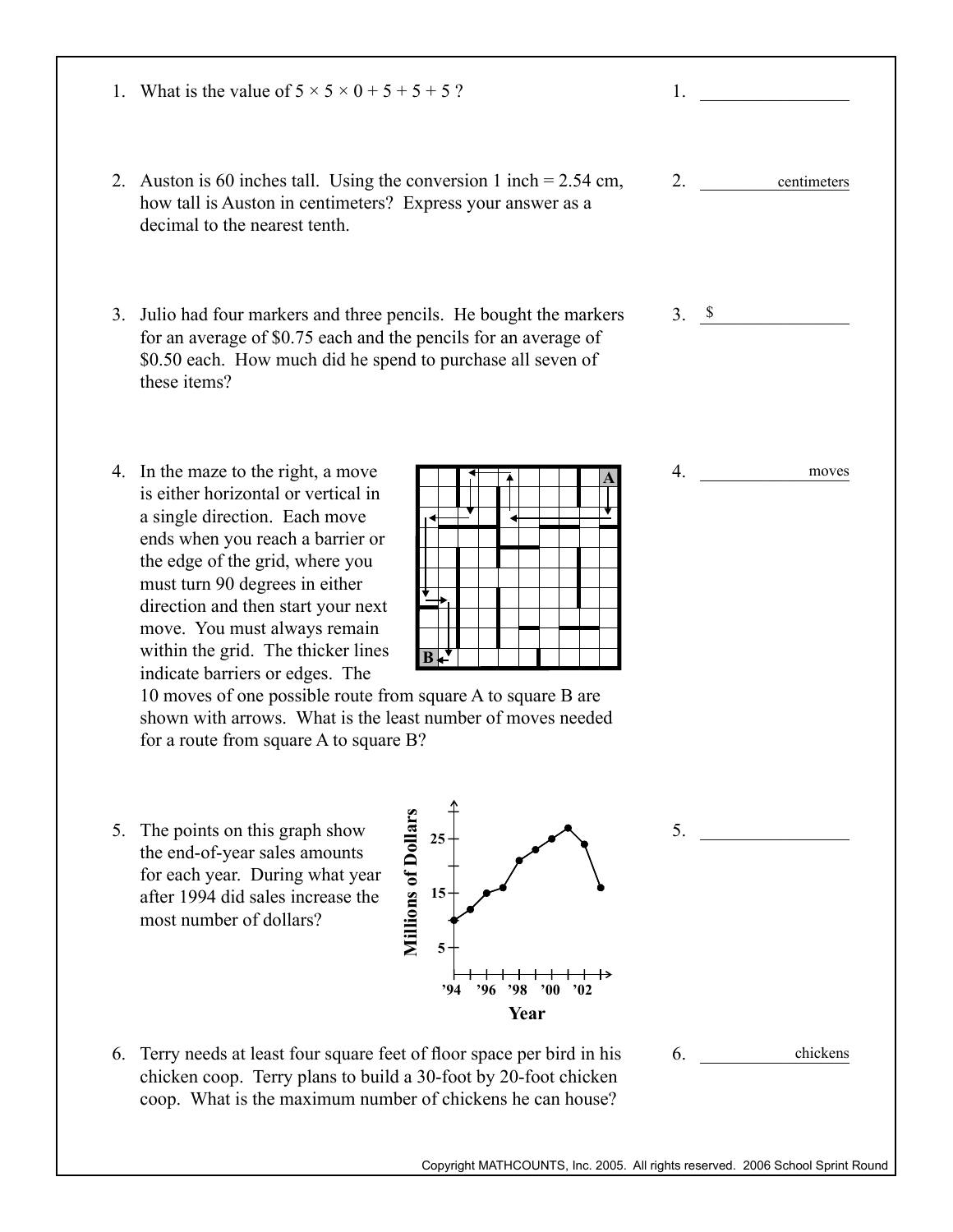| 7. Marian wishes to buy a new computer that will cost her \$300.<br>She receives \$5 per hour for watching her younger brother and<br>\$4 per hour for helping her mother with chores. Each week she<br>watches her brother for four hours and helps her mother with<br>chores for 10 hours. How many full weeks must she work to<br>earn enough money to buy the computer?                                                                                     | 7. | full weeks       |
|-----------------------------------------------------------------------------------------------------------------------------------------------------------------------------------------------------------------------------------------------------------------------------------------------------------------------------------------------------------------------------------------------------------------------------------------------------------------|----|------------------|
| 8. Renaissance faires are festivals where participants dress, talk<br>and act as if they are living in the 1500s. The graph shows<br>the number of days various faires run during their season. For<br>example, three faires run for exactly 10 days. What is the total<br>number of faires that run more than 14 days?<br><b>Duration of Renaissance Faires</b>                                                                                                | 8. | faires           |
| Number of<br>Faires<br>15<br>10<br>20<br><b>Length of Faire (Days)</b>                                                                                                                                                                                                                                                                                                                                                                                          |    |                  |
| As shown in the figure to the right, a circular<br>9.<br>park consists of an outer-ring path for<br>walkers (white) and a ring-shaped flower<br>garden (gray) surrounding a central circular<br>fountain (black). The walking path is six<br>feet wide in all places, the garden ring is<br>eight feet wide in all places, and the fountain has a diameter<br>of 10 feet. What is the diameter of the circle that is the outer<br>boundary of the walking path? | 9. | feet             |
| 10. What is the probability that a positive integer less than or equal<br>to 24 is a factor of 24? Express your answer as a common<br>fraction.                                                                                                                                                                                                                                                                                                                 |    | 10.              |
| 11. The measures of the three interior angles of a triangle are $50^{\circ}$ ,<br>55 $^{\circ}$ and $x^{\circ}$ . What is the degree measure of the largest interior<br>angle of this triangle?                                                                                                                                                                                                                                                                 |    | 11. degrees      |
| 12. The U.S. produces about 5.5 million tons of apples each<br>year. Of the total, 20% is mixed with other products, and the<br>remainder is split equally between apple juice and fresh apple<br>sales. How many million tons of apples are used for apple<br>juice? Express your answer as a decimal to the nearest tenth.                                                                                                                                    |    | 12. million tons |
| Copyright MATHCOUNTS, Inc. 2005. All rights reserved. 2006 School Sprint Round                                                                                                                                                                                                                                                                                                                                                                                  |    |                  |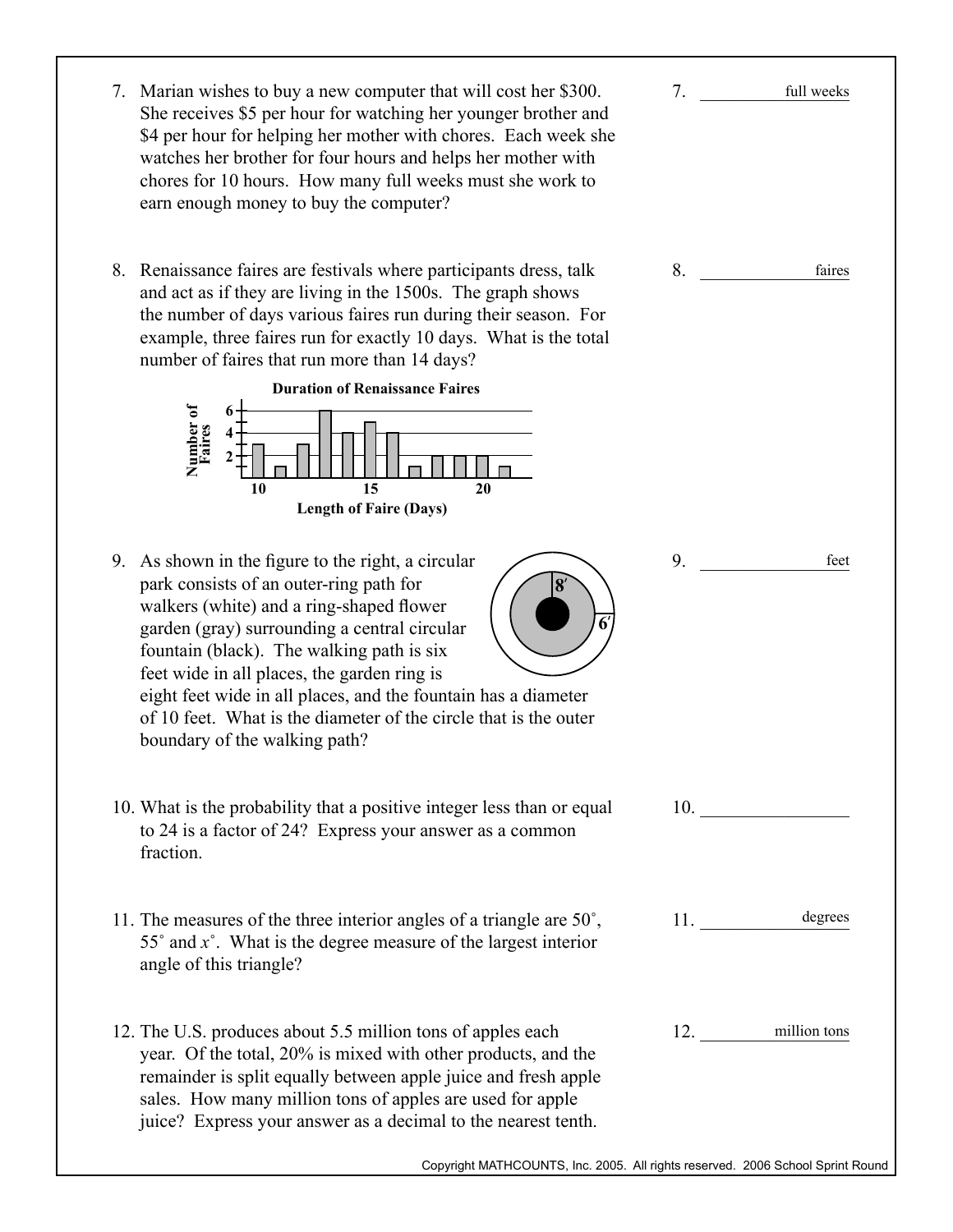| 13. A certain organism begins as two cells. Each cell splits<br>and becomes two cells at the end of three days. At the end<br>of another three days, every cell of the organism splits and<br>becomes two cells. This process lasts for a total of 15 days,<br>and no cells die during this time. How many cells are there at<br>the end of the $15th$ day?                                                                                                                                                 | 13. | cells      |
|-------------------------------------------------------------------------------------------------------------------------------------------------------------------------------------------------------------------------------------------------------------------------------------------------------------------------------------------------------------------------------------------------------------------------------------------------------------------------------------------------------------|-----|------------|
| 15<br>14. Using data from 1944<br>Number of Years<br>through 2000, the<br>histogram shows the<br>10<br>number of years that had<br>a particular number of<br>5<br>hurricanes reaching the<br>east coast of the U.S. For<br>example, in 14 of those<br>$\overline{2}$<br>$\boldsymbol{\Lambda}$<br>$\boldsymbol{0}$<br>years there was exactly<br>6<br>one hurricane each year<br><b>Number of Hurricanes</b><br>that reached the east coast<br>of the U.S. What is the median number of hurricanes per year | 14. | hurricanes |
| reaching the east coast from 1944 through 2000?                                                                                                                                                                                                                                                                                                                                                                                                                                                             |     |            |
| 15. What is the sum of all positive integers less than 100 that are<br>squares of perfect squares?                                                                                                                                                                                                                                                                                                                                                                                                          |     | 15.        |
| 16. The circular region of the sign (below, left) has an area of<br>154 square inches. Vanessa would like to place a tiny ribbon<br>(shaded) around the circle's edge. To be sure she has enough<br>ribbon, she decides to buy 2 inches more of the ribbon than the<br>original circle's circumference. How much ribbon will Vanessa<br>need to buy if she estimates $\pi = \frac{22}{7}$ ?<br>$(\text{Enter})$<br><b>Enter</b>                                                                             | 16. | inches     |
| 17. When $N$ is divided by 8 the result is greater than 5. What is the<br>least possible integer value of $N$ ?                                                                                                                                                                                                                                                                                                                                                                                             |     | 17.        |
|                                                                                                                                                                                                                                                                                                                                                                                                                                                                                                             |     |            |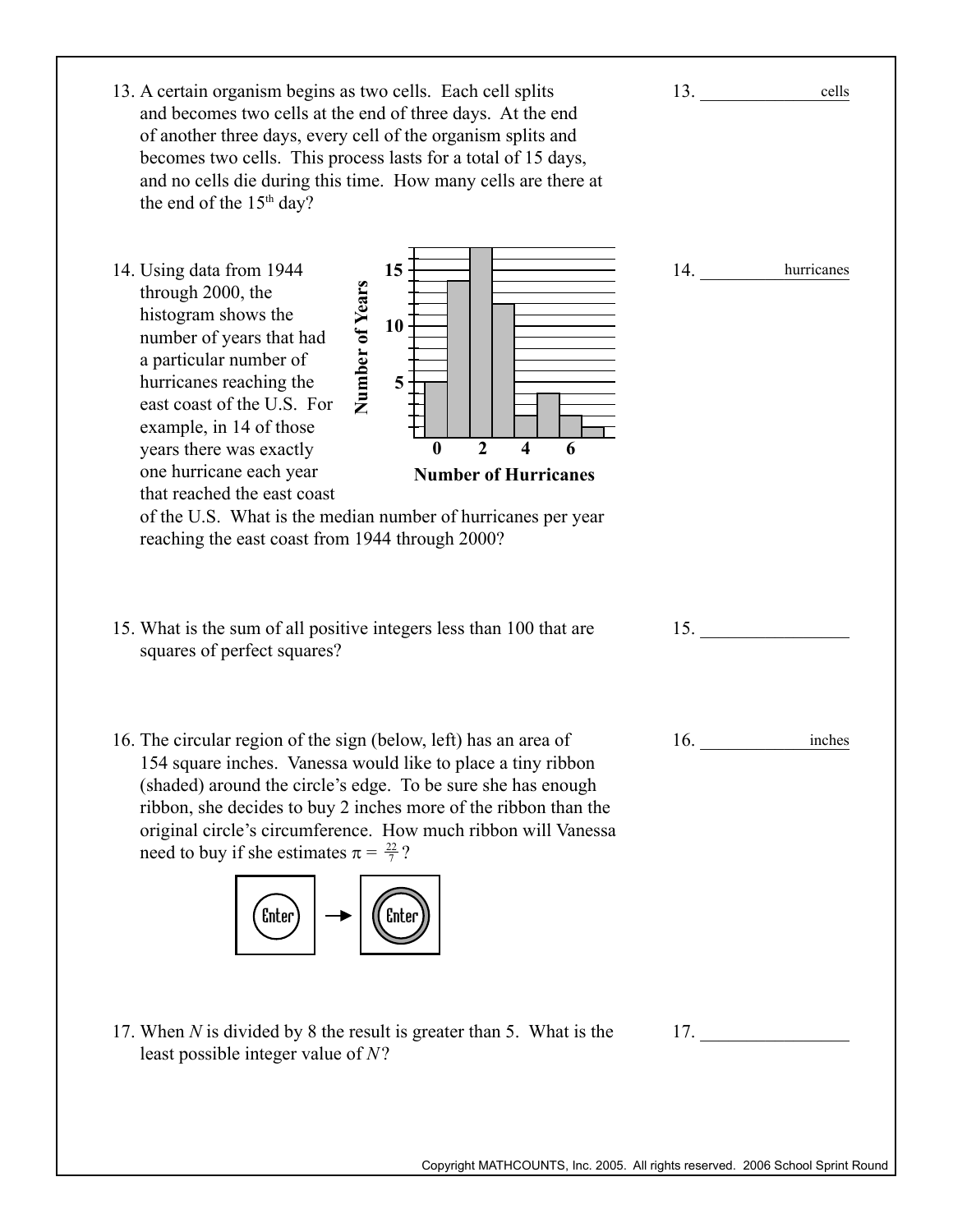| 18. Two boys (Jake and Miles) and two girls (Betty and Abby)<br>are elected to the four student council offices (president, vice-<br>president, treasurer and secretary). If a girl is elected president<br>and Jake is elected vice-president, in how many ways can the<br>four students fill the four offices?                                                                                                                                                                                                         | 18.<br>ways                                                                                                                                                                                                                                      |
|--------------------------------------------------------------------------------------------------------------------------------------------------------------------------------------------------------------------------------------------------------------------------------------------------------------------------------------------------------------------------------------------------------------------------------------------------------------------------------------------------------------------------|--------------------------------------------------------------------------------------------------------------------------------------------------------------------------------------------------------------------------------------------------|
| End<br><b>Start</b><br>19. On a gel, bands are 2 mm wide.<br>$2 \text{ mm}$ $\sqrt{\frac{2}{2} \cdot \frac{1}{2}}$<br>Red dye (shaded in picture)<br>travels at 1 mm/minute and<br>$2 \text{ mm}$<br>yellow dye (dotted in picture)<br>2 mm<br>travels at 1.5 mm/minute. At the<br>start, the red and yellow bands are<br>in exactly the same place, making<br>orange (shaded and dotted, left<br>figure). How many minutes will it be until the red and yellow<br>bands no longer overlap, as seen in the right figure? | 19.<br>minutes                                                                                                                                                                                                                                   |
| tread<br>20. A stairway with three steps has three<br>10''<br>risers that are each 8 inches high and<br>three treads that are each 10 inches<br>deep. What is the area of this figure<br>that is the side panel of the stairway?<br>8" riser                                                                                                                                                                                                                                                                             | <b>20.</b> The contract of the contract of the contract of the contract of the contract of the contract of the contract of the contract of the contract of the contract of the contract of the contract of the contract of the cont<br>sq inches |
| 21. What is the least perfect square which is the sum of three<br>different non-zero perfect squares?                                                                                                                                                                                                                                                                                                                                                                                                                    | 21.                                                                                                                                                                                                                                              |
| 22. One day, 45 frogs were captured from a pond, marked and then<br>returned to the pond. The next day, 40 frogs were observed<br>in the pond, of which 10 had been marked the previous day.<br>Assuming the marked frogs are equally distributed among all<br>the frogs in the pond, what is the best estimate of how many<br>frogs live in the pond?                                                                                                                                                                   | 22.<br>frogs                                                                                                                                                                                                                                     |
| 23. Connie went shopping and spent one-half of her money at<br>Allen's Grocery Store. She then spent one-third of what she<br>had left at Bryan's Bar-B-Q Cafe. After that, she then had<br>\$6 left. How much money did she spend at Allen's Grocery<br>Store?                                                                                                                                                                                                                                                          | $23. \underline{\hspace{1.5cm}} 8$                                                                                                                                                                                                               |
|                                                                                                                                                                                                                                                                                                                                                                                                                                                                                                                          | Copyright MATHCOUNTS, Inc. 2005. All rights reserved. 2006 School Sprint Round                                                                                                                                                                   |